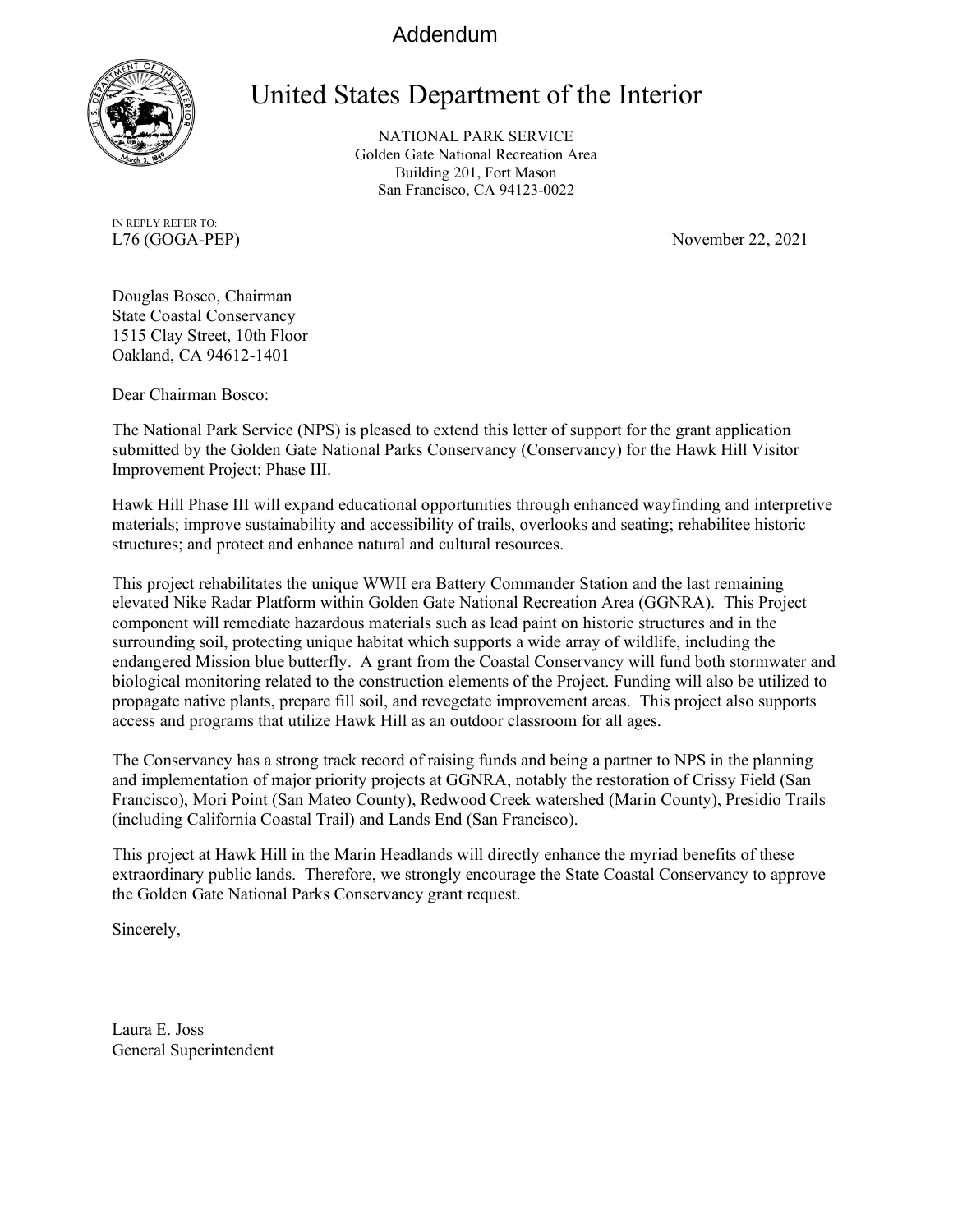

BOARD OF SUPERVISORS STEPHANIE MOULTON-PETERS

**Third District** 

Marin County Civic Center 3501 Civic Center Drive Suite 329 San Rafael, CA 94903 415 473 7331 T 415 473 3645 F 415 473 6172 TTY SMoultonPeters@marincounty.org www.marincounty.org/bos

November 23, 2021

Douglas Bosco, Chairman State Coastal Conservancy 1515 Clay Street, 10th Floor Oakland, CA 94612-1401

## **RE: Support for Golden Gate National Parks Conservancy Project at Hawk Hill**

Dear Chairman Bosco,

As the Supervisor for Southern Marin, I would like to express my enthusiastic support for the grant application submitted by the Golden Gate National Parks Conservancy for the Hawk Hill Visitor Improvement Project: Phase III. This is an exciting opportunity to improve and protect a resource that is visited by people from across the globe, including many Marin County and Bay Area residents. In particular, the proposed Project will expand educational opportunities through enhanced wayfinding and interpretive materials; improve sustainability and accessibility of trails, overlooks, and seating; rehabilitate historic structures; and protect and enhance natural and cultural resources.

Additionally, the Project will rehabilitate the unique WWII era Battery Commander Station and the last remaining elevated Nike Radar Platform within the GGNRA. This component of the Project includes remediation of hazardous materials such as lead paint on historic structures and in the surrounding soil, which will protect unique habitat that supports a wide array of wildlife, including the endangered Mission blue butterfly. A grant from the Coastal Conservancy will fund both stormwater and biological monitoring related to the construction elements of the Project. Funding will also be utilized to propagate native plants, prepare fill soil, and revegetate improvement areas. This Project also supports access and programs that utilize Hawk Hill as an outdoor classroom for all ages.

The Parks Conservancy's project at Hawk Hill in the Marin Headlands will directly enhance the myriad benefits of these extraordinary public lands. I hope you will look with favor on this worthy application.

Best regards,

Sephanic Monton files

Stephanie Moulton-Peters Marin County Board of Supervisors Supervisor, District 3, Southern Marin